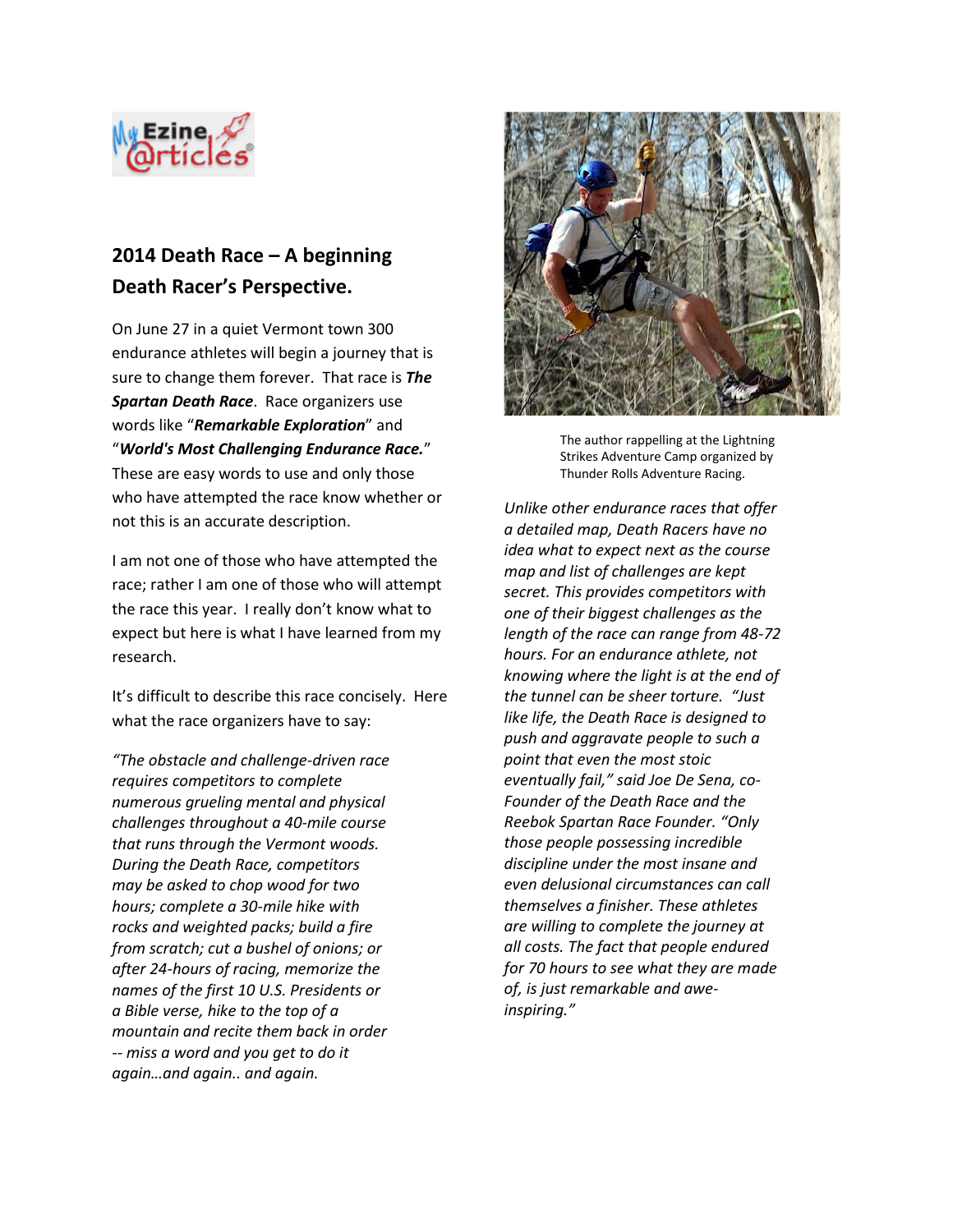What I do know is that everything about this race is designed to challenge and test you physically and mentally…or maybe just mess with you a little bit. Shortly after completing my entry I received a friendly note from race organizer Andy Weinberg asking if I had any questions. After spending hours researching the race on YouTube, Facebook and any other source I could find I knew that Andy had no intention of answering any questions. I couldn't help but smile at his note. I quickly fired back a list of questions asking how long the race was going to be, what the challenges were and could I get a list of required gear. Andy's reply was no surprise…he simply said "*Great Questions. Glad you'll be joining us.*" I'm thinking "Game on Andy."

Over the past 9 months since completing my entry I've tried to prepare myself for a race that can hardly be described let alone trained for. I've done countless burpees, beat the heck out of an old tire with a sledgehammer, climbed a rope tied to a tree branch in our side lot, hiked an olive green military backpack around the neighborhood full of 75 lbs of logs and rocks and maintained my typical adventure racing schedule of running, biking and paddling. Am I doing the right things to prepare for this race? I have no idea. I have this gut wrenching feeling that I'm going to show up and be completely unprepared. Given the 90% drop rate for this race my fears have statistics on their side…a fact that's not as comforting as you might think. If I think about it, I have had this fear about every long race I've entered so maybe I'll be ok. Having completed 3-4 day races in the US, Canada and Costa Rica there are a number of things I have learned. Here are a few of those things:

- **Train Efficiently** If you're like me you don't have all day every day to train. We have kids, wives and careers that often come first. Use your entire day to fulfill your training goals. My training day often starts at 5am with weight training, burpees and beating on that darned tire. If you're fortunate your next opportunity is on your lunch. Even a 30 minute run or bike ride is good training volume. I spent my Thursdays this winter running up and down the stairs at work and doing burpees in the basement between each trip. After the kids go to bed is a great time to train. Make sure you spend some time training in the dark…that's when most people quit adventure races…when it's cold and dark.
- **Maintain Good Balance**  Don't lose sight of the true goal…keep everybody happy and you'll be happy too. I'd really like to get out of work a couple of days a week and drive to my favorite Orienteering Course to walk my rocks and logs around the woods while navigating the Check Points. Instead I head home and work on dinner, laundry and shuttling kids to sports. Don't get me wrong here…my wife is the leader of our tribe and like all good mommies she bears the brunt of the work around our house…but get the important work done first then play.
- **The Long Workout is the Most Important**  If you're going to skip a workout, don't skip the long one. This is the most important day of your training week.
- **Train to dress and eat appropriately** I've seen many excellent athletes DNF because they weren't dressed properly or they failed to fuel the machine. NEVER eat anything at a race that you haven't eaten when training. I once accepted a power drink from a sponsor at a 4 day adventure race in the mountains of Virginia…I spent the last 3 hours of that race trudging